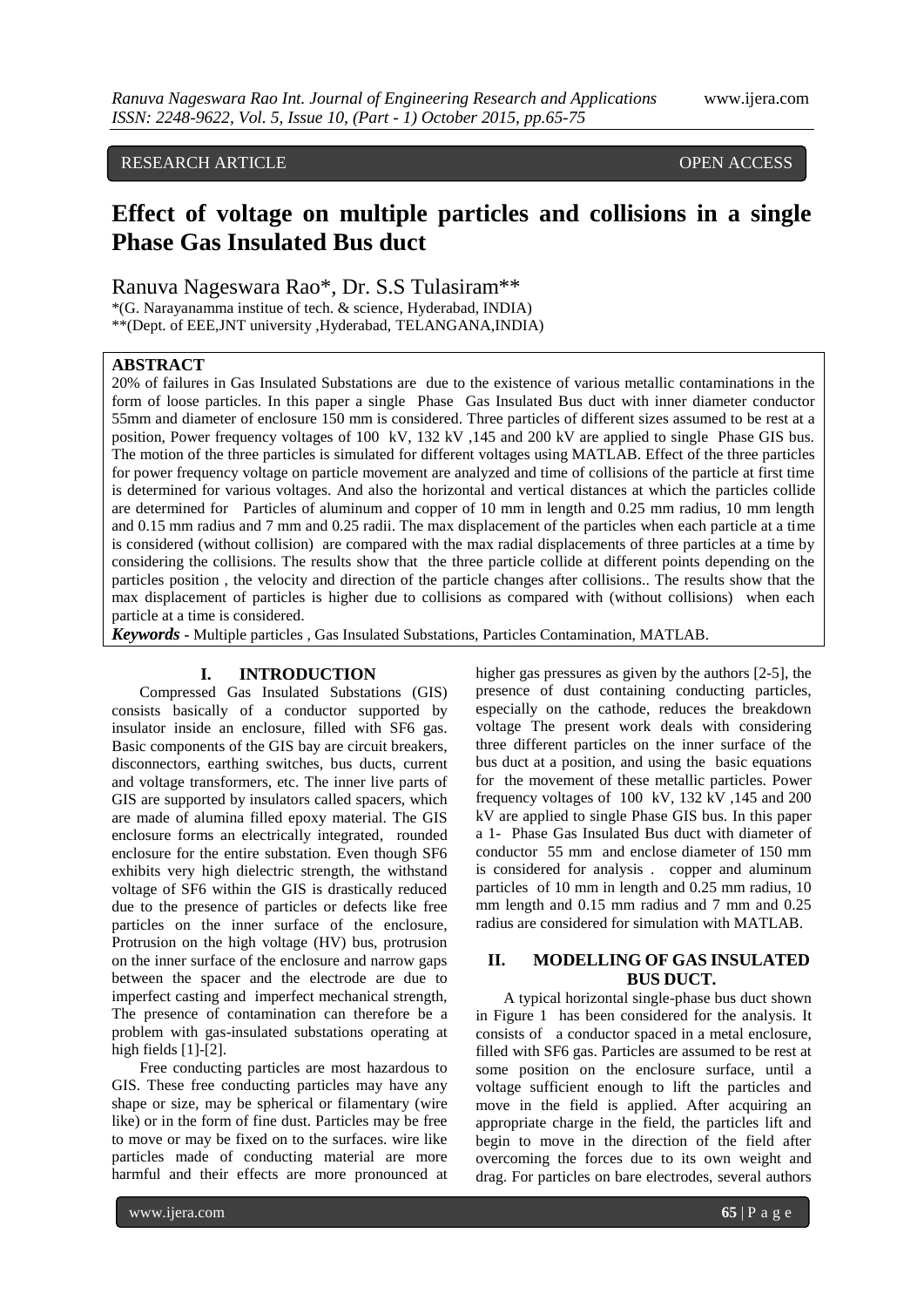have suggested expressions for the estimation of charge on both vertical/horizontal wires and spherical particles. The equations are primarily based on the work of Felici<sup>[5]</sup>.



Figure. 1 Typical single phase gas insulated bus

Conducting particles in motion in an external electric field will be subjected to a collective influence of several forces. The forces are : -

- Electrostatic force (Fe)
- Gravitational force (mg)
- Drag force (Fd)

The motion equations for the three particles are given by

$$
m_1 \frac{d^2 y_1}{dt^2} = F_{e1} - m_1 g - F d_1 \quad -- -(1a)
$$
  

$$
m_2 \frac{d^2 y_2}{dt^2} = F_{e2} - m_2 g - F d_2 \quad -- -(1b)
$$

$$
m_3 \frac{d^2 y_3}{dt^2} = F_{e3} - m_3 g - F d_3 \ \ \text{---(1c)}
$$

where  $m_1, m_2, m_3$  = mass of the particles

y = displacement in vertical direction

Fe = Electrostatic force

 $g =$  gravitational constant

The charges acquired by a vertical wire particles respectively in contact with a naked enclosure can be expressed as:

$$
Q_{1} = \frac{\pi \epsilon_{0} 1_{1}^{2} E(t0)}{\left(\ln(\frac{2l_{1}}{r_{1}}) - 1\right)}
$$
............ 2(*a*)  
\n
$$
Q_{2} = \frac{\pi \epsilon_{0} 1_{2}^{2} E(t0)}{\left(\ln(\frac{2l_{2}}{r_{2}}) - 1\right)}
$$
............ 2(*b*)  
\n
$$
Q_{3} = \frac{\pi \epsilon_{0} 1_{3}^{2} E(t0)}{\left(\ln(\frac{2l_{3}}{r_{3}}) - 1\right)}
$$
............ 2(*c*)

where  $Q_1$ ,  $Q_2$ ,  $Q_3$  are the charges on the particles,  $l_1$ ,  $l_2$  $l_3$  are the particle length,  $r_1r_2,r_3$  are the particle radii respectively , E(t0) is the ambient electrical field at t  $=$  t0. The charge carried by the particles between two impacts has been considered constant in the simulations.

The electric field in a coaxial electrode system at position of the particles can be written as:

$$
E(t) = \frac{V_m \sin \omega t}{\left[r_0 - y(t)\right]l_n \left[\frac{r_0}{r_i}\right]}\dots \dots \dots (3)
$$

where Vm Sin wt is the supply voltage on the inner electrode,  $r_0$  is the enclosure radius,  $r_i$  is the inner conductor radius y(t) is the position of the particle which is the vertical distance from the surface of the enclosure towards the inner electrode.

The electrostatic force on each particle is given by

 K Q E(t) .......... .......... .........( <sup>4</sup> ) *<sup>F</sup>*e 1 <sup>1</sup> *<sup>a</sup>* K Q E(t) .......... .......... .........( <sup>4</sup> ) *<sup>F</sup>*e 2 <sup>2</sup> *<sup>b</sup>* K Q E(t) .......... .......... .........( 4 ) e 3 <sup>3</sup> *<sup>F</sup> <sup>c</sup>*

Where K is a corrector and is a factor less than unity. However, for length-to-radius ratios greater than 20 the correction factor, K, is close to unity

The drag forces are given by:

$$
F_{d1} = y \pi_1 \left( 6\mu K_d (y) + 2.656 \left[ \mu \rho_g 1_1 y \right]^{0.5} \right) \dots \dots \dots (5a)
$$
  
\n
$$
F_{d2} = y \pi_2 \left( 6\mu K_d (y) + 2.656 \left[ \mu \rho_g 1_2 y \right]^{0.5} \right) \dots \dots \dots (5b)
$$
  
\n
$$
F_{d3} = y \pi_3 \left( 6\mu K_d (y) + 2.656 \left[ \mu \rho_g 1_2 y \right]^{0.5} \right) \dots \dots \dots (5c)
$$

where y is the velocity of the particle,  $\mu$  is the viscosity of the fluid (SF6 : 15.5\_10−6kg/m\_s at 200C),  $\rho g$  is the gas density, Kd(y) is a drag coefficient.

The influence of gas pressure on the drag force is given by empirical formula.

$$
\rho_{s} = 7.118 + 6.332P + 0.2032P^{2} \dots \dots \dots \dots (6)
$$

where  $\rho_g$  = density p = Pressure of the gas and  $0.1 < p$ < 1mboxMPa.

The restitution coefficient for copper particles seem to be in the range of 0.7 to  $0.95$ : $R = 0.8$  implies that 80% of the incoming impulse of the particle is preserved when it leaves the enclosure.

The motion equation (1a) ,(1b),(1c) using all forces can therefore be expressed as

$$
m\ddot{y}(t) = \frac{\pi \epsilon_0 l^2 E(t_0)}{\ln\left(\frac{2l}{r}\right) - 1} x \frac{V_m \sin \omega t}{[r_0 - y(t)]\ln\left(\frac{r_0}{r_0}\right)} - mg
$$

- 
$$
\dot{y}(t) \pi r (6\mu K_d(\dot{y}) + 2.656(\mu r_g \text{ ly } (t)^{0.5})
$$

www.ijera.com **66** | P a g e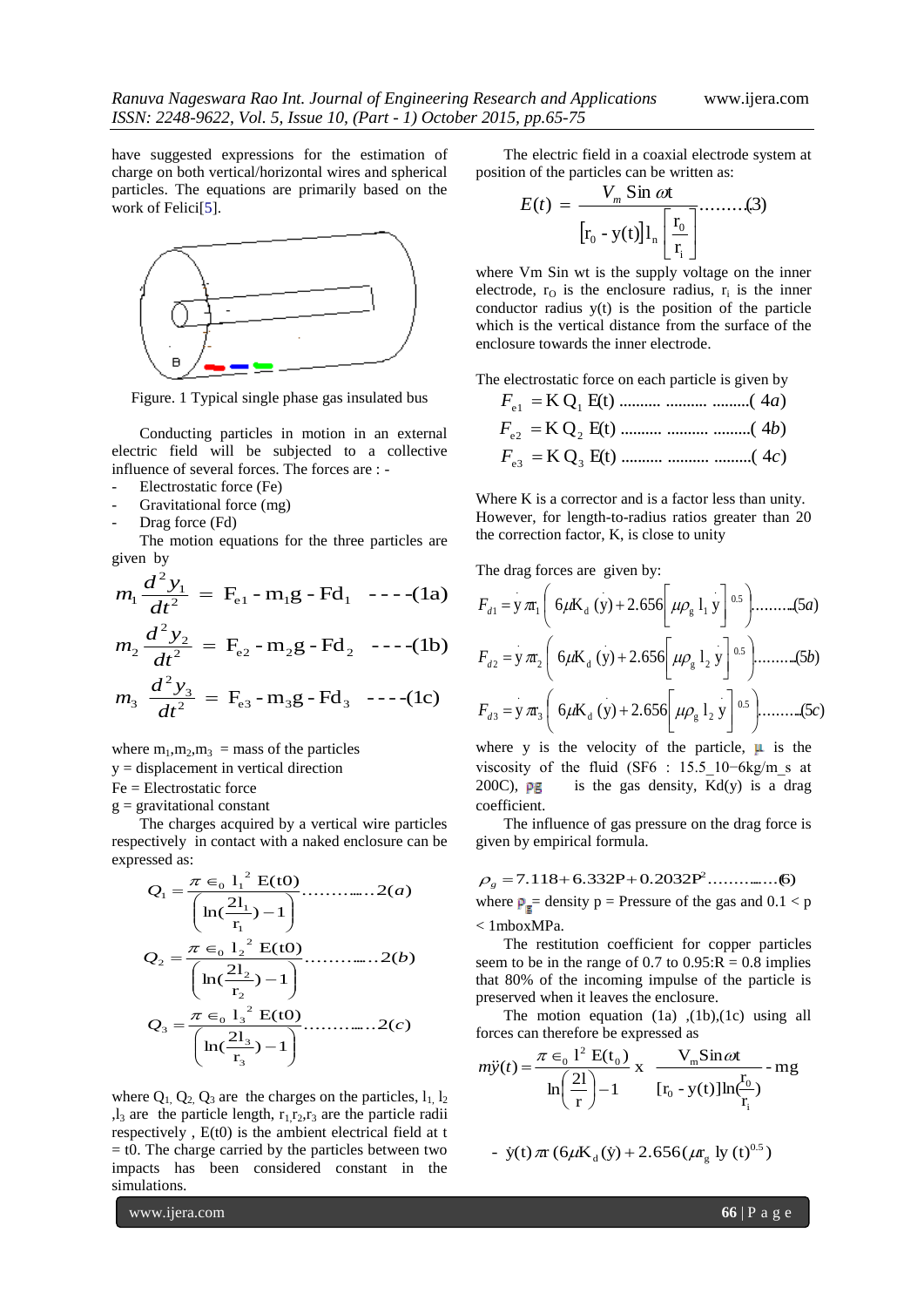In the above equation, the parameters m,l,r can be replaced by  $m_1, l_1, r_1$  and motion of the particle 1 can be obtained, similarly for particles 2 and 3 motions can be obtained. The above equation is a second order non-linear differential equation and in this paper, the equation are solved using MATLAB

In order to determine the random behavior of moving particles, the calculation of movements in axial and radial directions was carried at every time step using random numbers. The above simulation gives the particle movement in the radial and axial directions. The random movement can be adequately simulated by Monte-Carlo technique. It is assumed that the particle emits from its original site at any angle less than  $\varphi$ , where  $\varphi/2$  is half of the solid angle with the vertical axis.

### **III. RESULTS AND DISCUSSIONS**

The particle 1 has 10 mm in length and 0.25 mm radius, particle 2 has 10 mm length and 0.15 mm radius and particle 3 has 7 mm and 0.25 radius.

Table 1 shows the radial movement of the aluminum and copper particles in a 1- Phase Gas Insulated Bus duct for voltages of 100kV ,132 kV ,145 kV and 200 kV respectively. Table 2 shows the time at which

particle collide for first time Tc and Vertical height of the particle at collisions in mm . velocity of the particle at just before the collision (mm /sec) .

In Table 3 the velocity of the particles at just before the collision and after collision are shown determined by the equation of collision given in appendix at Tc by MATLAB . Figure 2 to Figure 8 shows the movement patterns of copper and aluminum particles in Electric Field for applied voltages of 100KV ,132 kV ,145 KV and 200 KV respectively.

#### Table.1 Radial movement of aluminum and copper particles with for various voltages assuming one particle at atime (no collisions) CG: crossing the gap.

| S No          | Volta<br>ge<br>KV | Time       | at Vertical                 | height  | of<br>the |  |
|---------------|-------------------|------------|-----------------------------|---------|-----------|--|
|               |                   | which      | particle at collisions (mm) |         |           |  |
|               |                   | particle   | Particle-1                  | Particl | Particl   |  |
|               |                   | collide    | (blue)                      | $e-2$   | e3        |  |
|               |                   | first time |                             | (green) | (Red)     |  |
|               |                   | $Tc$ (sec) |                             |         |           |  |
| Aluminu 100   |                   | 0.015      | 8.4                         | NC      | 8.4       |  |
| m             | 132               | 0.022      | 12.1                        | NC      | 12.1      |  |
| particle      | 145               | 0.015      | 14.2                        | NC      | 14.2      |  |
|               | 200               | CG         | CG                          | CG      | CG        |  |
| Copper        | 100               | 0.07       | 3.1                         | NC.     | 3.1       |  |
| particles 132 |                   | 0.03       | 5.7                         | NC      | 5.7       |  |
|               | 145               | 0.06       | 7.2                         | NC      | 7.2       |  |
|               | 200               | 0.03       | 17                          | 17      | NC        |  |

Table.2 height and time of particle collisions for various voltages

| s.No.     | Voltage<br>KV | Max.<br>Radial<br>Move<br>ment<br>of<br>particl<br>e 1<br>(mm) | Max.<br>Radial<br>Moveme<br>оf<br>nt<br>particle 2<br>(mm) | Max.<br>Radial<br>Movem<br>of<br>ent<br>particle<br>3<br>(mm) |
|-----------|---------------|----------------------------------------------------------------|------------------------------------------------------------|---------------------------------------------------------------|
| Alumin    | 100           | 21.44                                                          | 39.3928                                                    | 12.9947                                                       |
| um        | 132           | 30.536                                                         | 61.4303                                                    | 26.2944                                                       |
| particle  | 145           | 34.28                                                          | 66.2626                                                    | 28.9362                                                       |
|           | 200           | 45.79                                                          | CG                                                         | 49.5366                                                       |
| Copper    | 100           | 4.4906                                                         | 14.0571                                                    | 3.4961                                                        |
| particles | 132           | 9.8475                                                         | 21.4638                                                    | 7.5465                                                        |
|           | 145           | 13.73                                                          | 24.0725                                                    | 9.6887                                                        |
|           | 200           | 17.807                                                         | 32.2358                                                    | 19.3187                                                       |

It is observed that the three particle are started at same position and the particles collide at different intervals, collision at different points are shown in figures 9 to 15. It is seen that as the voltage varies from 100 kV to 200 kV maximum radial movement also varies as shown in Table1 and also the particles collide at different intervals. At the point of collisions (from fig 9 to 15 ) the particle moves randomly and its direction and velocity also changes. It gives the actual maximum radial displacement more than the maximum radial displacement when only one particle considered at a time (no collision takes place) .

The axial movements of particles and are shown in figures 16 and 17 for the applied voltages of 100 kV aluminum and copper respectively.

The time of collisions , vertical velocity of the particles are calculated by simulation results by the equation given in appendix , the velocity of the particles 1, 2 and 3 after collisions are calculated as given in Appendix.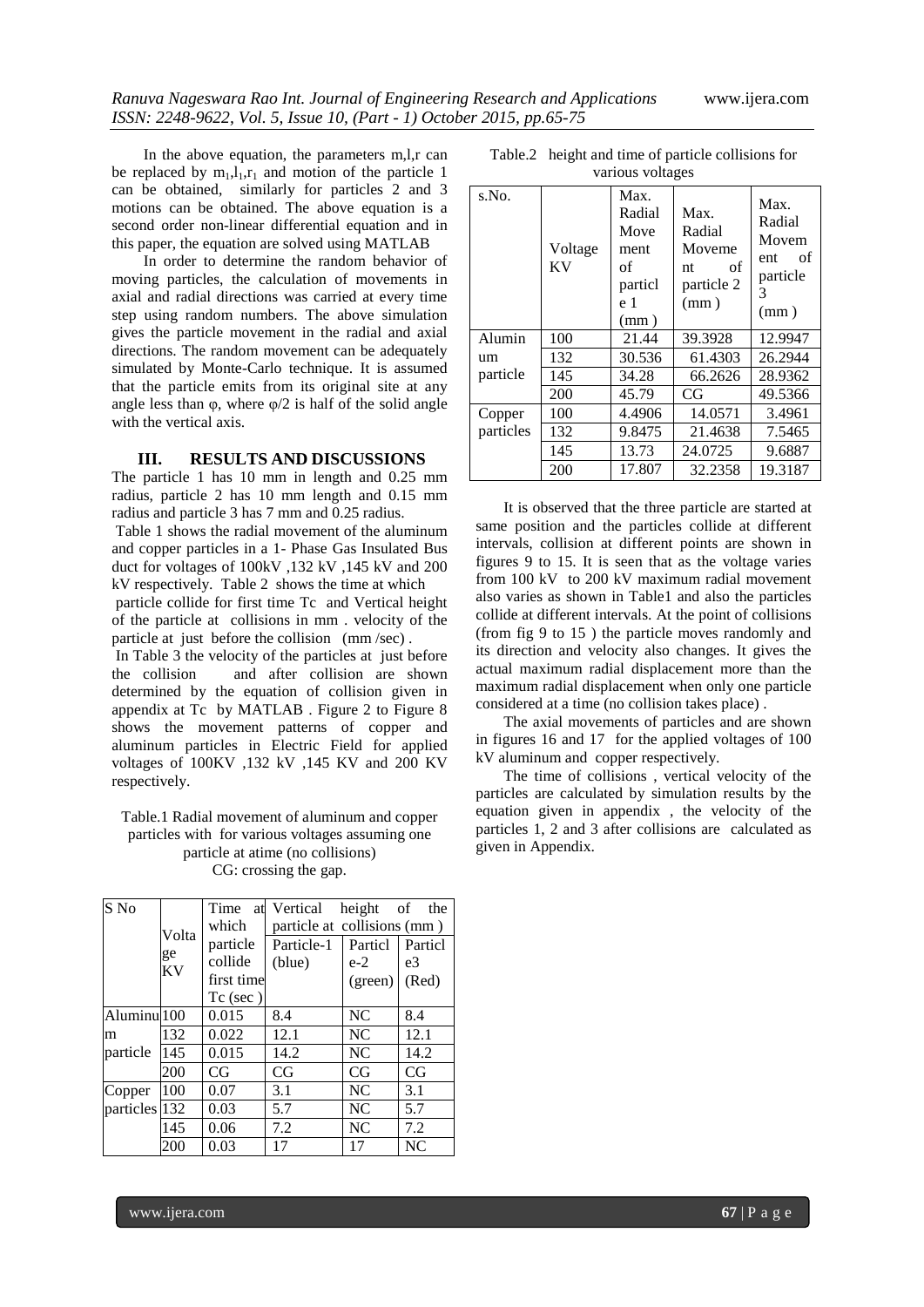| S.No      |                       | Time<br>at | Velocity of the particle at just before |                       |             | Velocity of the particle after<br>the |                       |             |
|-----------|-----------------------|------------|-----------------------------------------|-----------------------|-------------|---------------------------------------|-----------------------|-------------|
|           | which                 |            | the collision $\pmod{sec}$              |                       |             | collision $(mm/sec)$                  |                       |             |
|           | Voltag                | particle   |                                         |                       |             |                                       |                       |             |
|           | collide<br>first<br>e |            |                                         |                       |             |                                       |                       |             |
|           | <b>KV</b>             | time       | Particle1                               | Particle <sub>2</sub> | Particle3   | Particle1                             | Particle <sub>2</sub> | Particle3   |
|           |                       | Tc         | (blue)                                  | (green)               | (Red)       | (blue)                                | (green)               | (Red)       |
|           |                       | $(\sec)$   |                                         |                       |             |                                       |                       |             |
| Alumini   | 100                   | 0.015      | 362.1                                   | 812.7                 | 268.2       | 284.7703                              | NC                    | 378.6703    |
| um        | 132                   | 0.065      | $-386.6$                                | 1450.3                | $-285.0$    | $-302.9291$                           | <b>NC</b>             | $-404.5291$ |
| particle  | 145                   | 0.05       | 567.0                                   | 878.4                 | 449.0       | 469.8232                              | <b>NC</b>             | 587.8232    |
|           | 200                   | CG         | $_{\rm CG}$                             | CG                    | $_{\rm CG}$ | CG                                    | $_{\rm CG}$           | CG          |
| Copper    | 100                   | 0.07       | 384.2                                   | 274.0                 | 177.2       | 110.8000                              | <b>NC</b>             | 317.8000    |
| particles | 132                   | 0.03       | 582.9                                   | 1399.7                | 394.2       | 333.6701                              | <b>NC</b>             | 522.3701    |
|           | 145                   | 0.06       | $-846.9$                                | $-1709.2$             | $-729.4$    | $-691.7092$                           | NC                    | $-809.2092$ |
|           | 200                   | 0.03       | 1116.1                                  | 2247.1                | 807.7       | 708.7736                              | <b>NC</b>             | 1017.2      |

Table. 3 Time of collisions and velocities of the particles before and after the collision..( CG:crossing the Gap)

Table. 4 Max Radial displacements with and without collision. CG: crossing the gap

| S.No      | Voltage<br><b>KV</b> | Max. Radial<br>movement<br>of particle $1 \, (\text{mm})$ |             | Radial<br>Max.<br>particle 2 (mm) | of<br>movement  | Max. Radial movement of<br>particle 3(mm) |             |
|-----------|----------------------|-----------------------------------------------------------|-------------|-----------------------------------|-----------------|-------------------------------------------|-------------|
|           |                      | without                                                   | with        | without                           | with collisions | without                                   | with        |
|           |                      | collisions                                                | collisions  | collisions                        |                 | collisions                                | collisions  |
| Aluminum  | 100                  | 21.4465                                                   | 21.9538     | 39.3928                           | NC.             | 12.9947                                   | 17.6209     |
| particle  | 132                  | 30.5296                                                   | 29.4974     | 61.4303                           | NC              | 26.2944                                   | 27          |
|           | 145                  | 34.2775                                                   | 33.6727     | 66.2626                           | NC              | 28.9362                                   | 29.8350     |
|           | 200                  | CG.                                                       | $_{\rm CG}$ | $_{\rm CG}$                       | CG              | CG                                        | $_{\rm CG}$ |
| Copper    | 100                  | 4.4906                                                    | 4.6719      | 14.0571                           | NC              | 3.4961                                    | 11.3931     |
| particles | 132                  | 9.8475                                                    | 10.6898     | 21.4638                           | NC              | 7.5465                                    | 7.8136      |
|           | 145                  | 13.7259                                                   | 14.1039     | 24.0725                           | NC              | 9.6887                                    | 9.0872      |
|           | 200                  | 17.8027                                                   | 20.1111     | 32.2358                           | NC              | 19.3187                                   | 20.4977     |



Figure. 2 Radial Movement Cu particles / 100KV / 55mm - 150mm Enclosure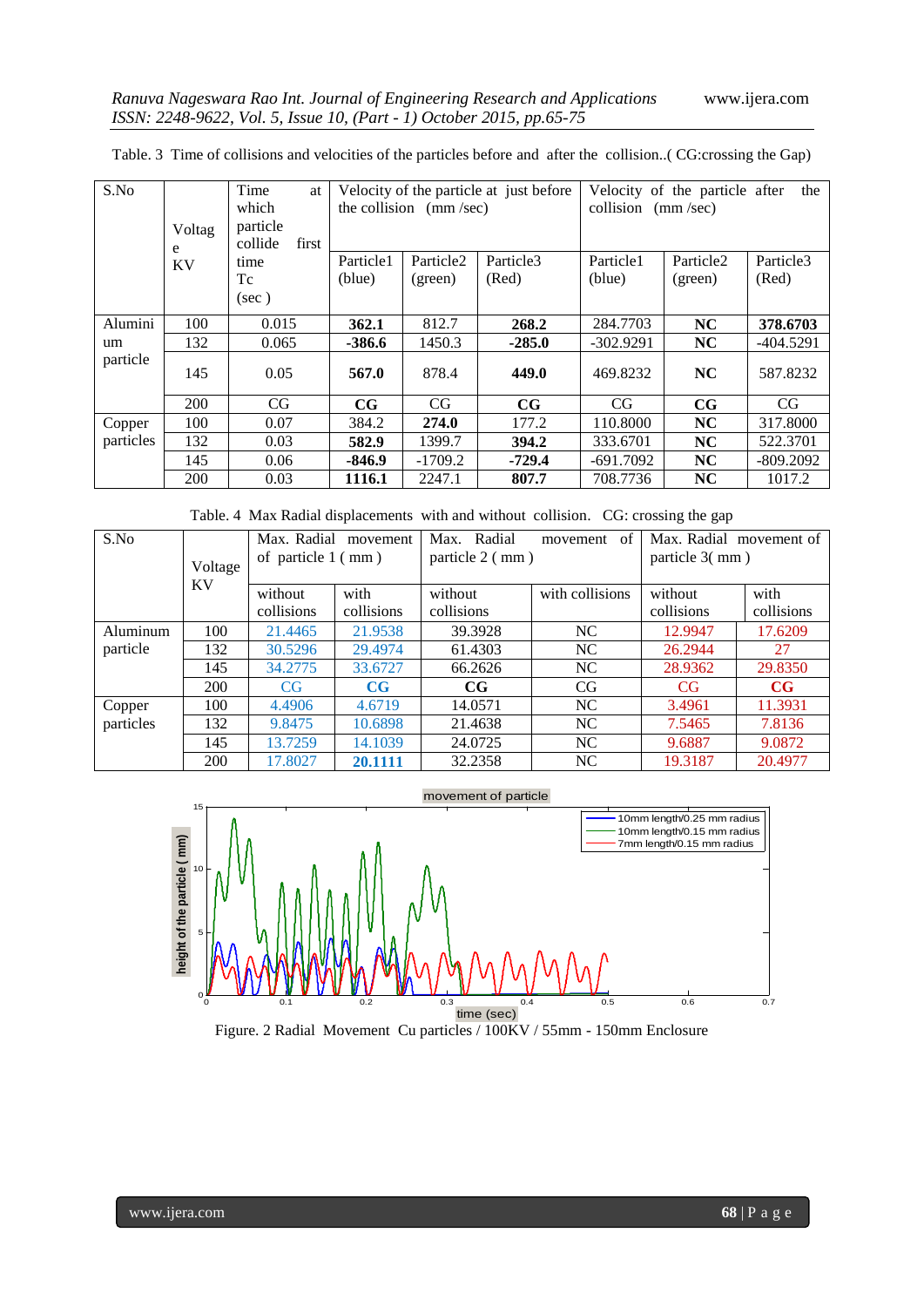

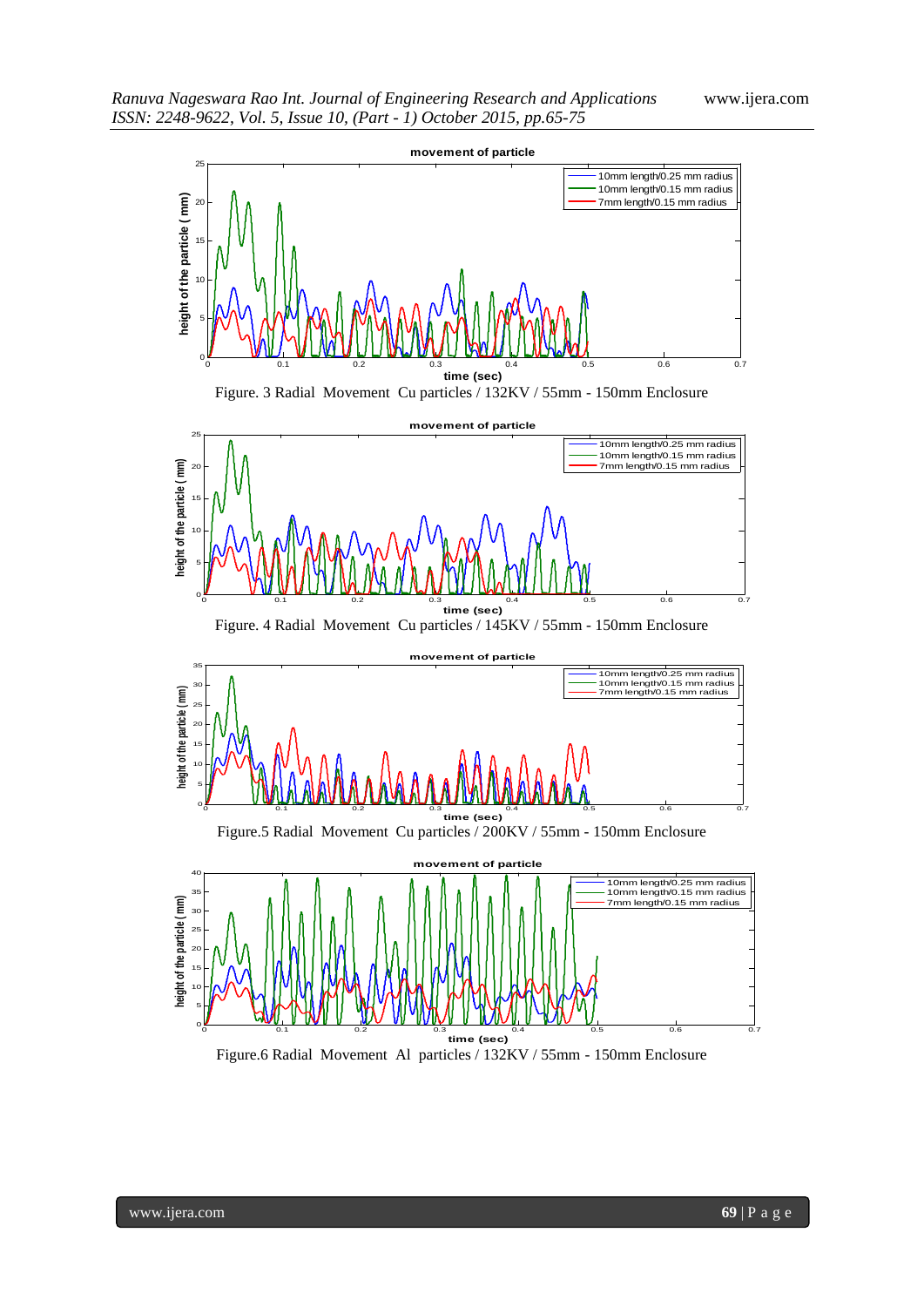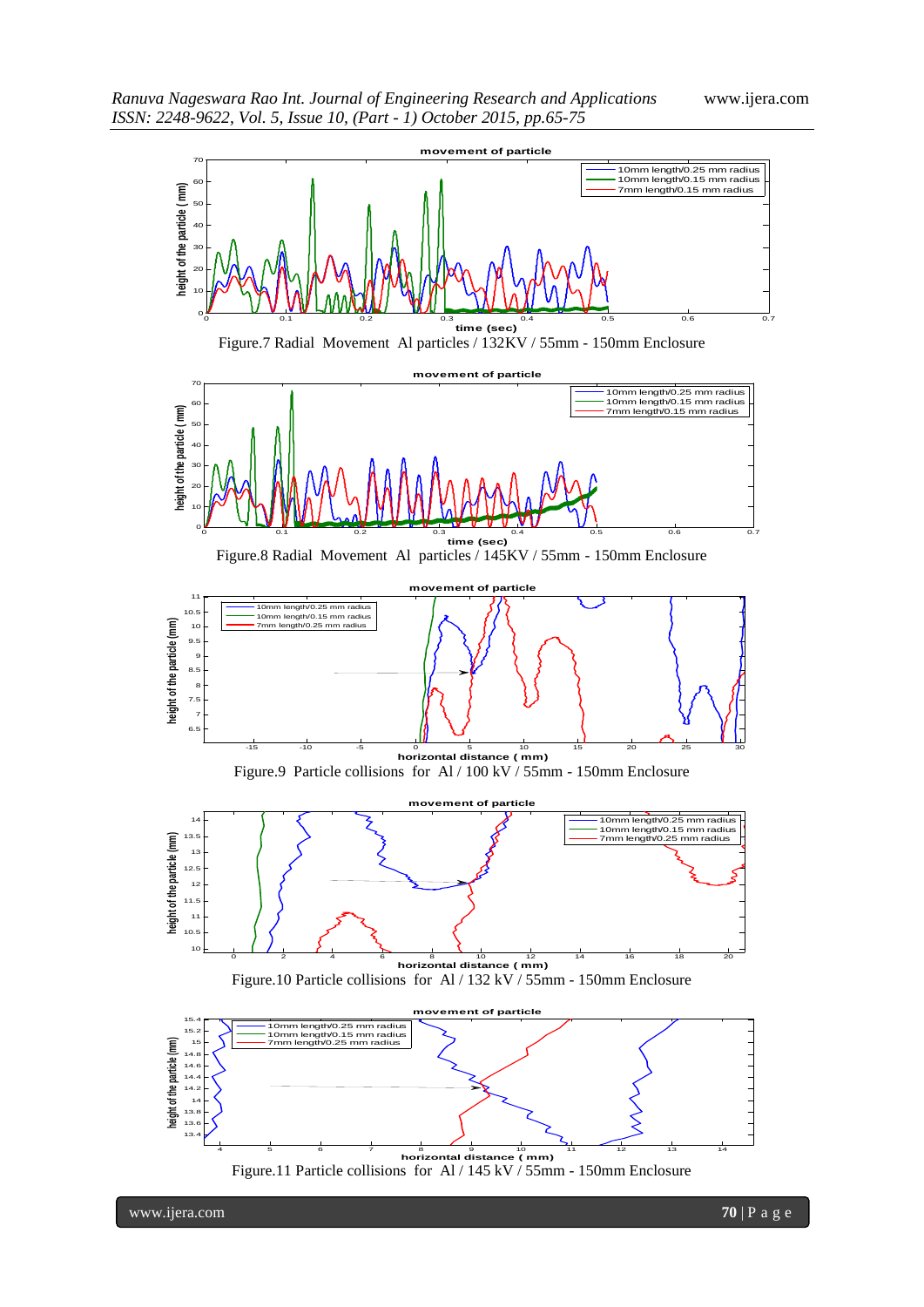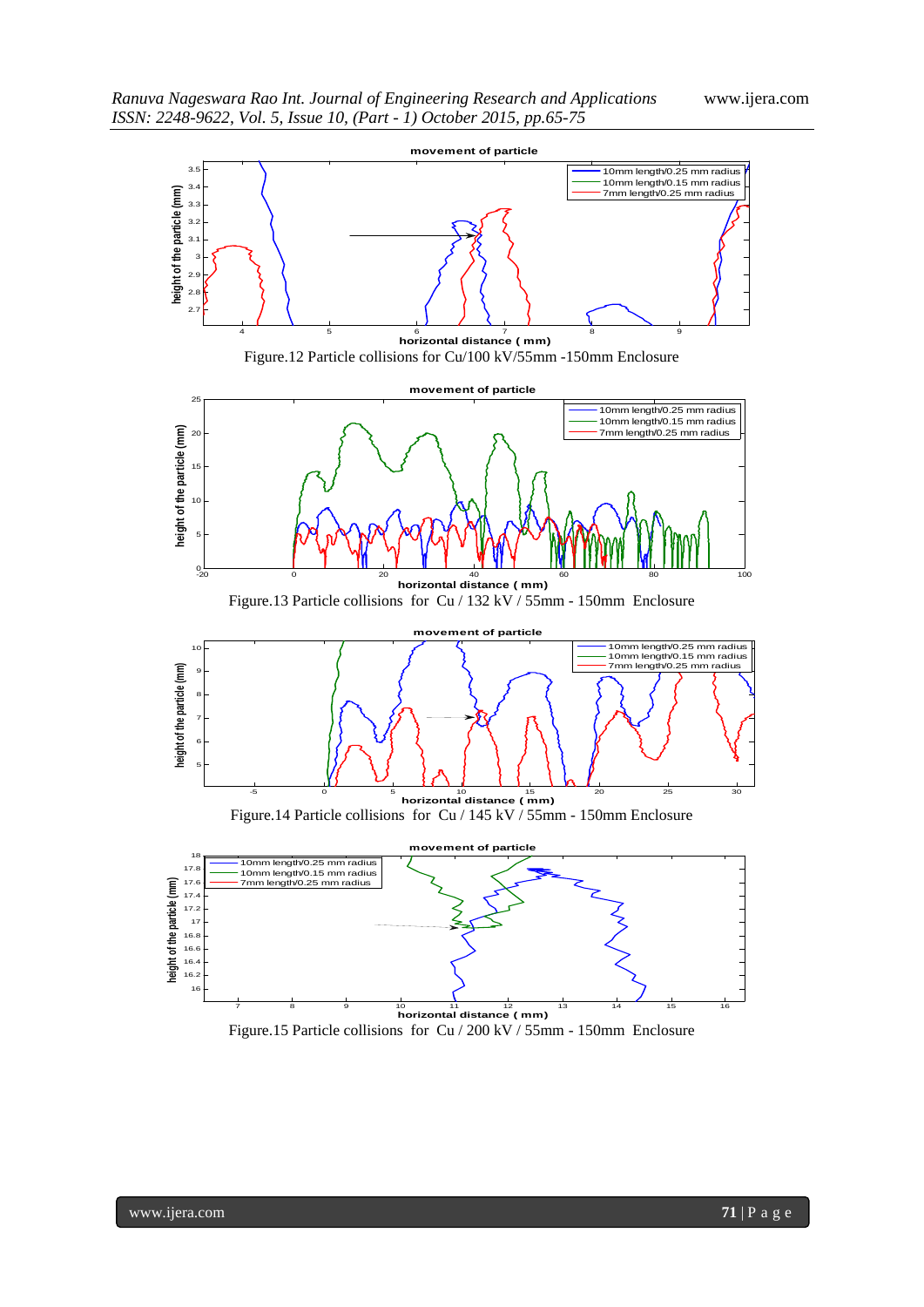

Figure.18 Radial movement of Al particle-3with and without collisions/ 100 kV / 55mm - 150mm Enclosure



Figure.19 Radial movement of Al particle-3with and without collisions/ 145 kV / 55mm - 150mm Enclosure



Figure.20 Radial movement of Cu particle-3 with and without collisions/ 100 kV / 55mm - 150mm Enclosure

www.ijera.com **72** | P a g e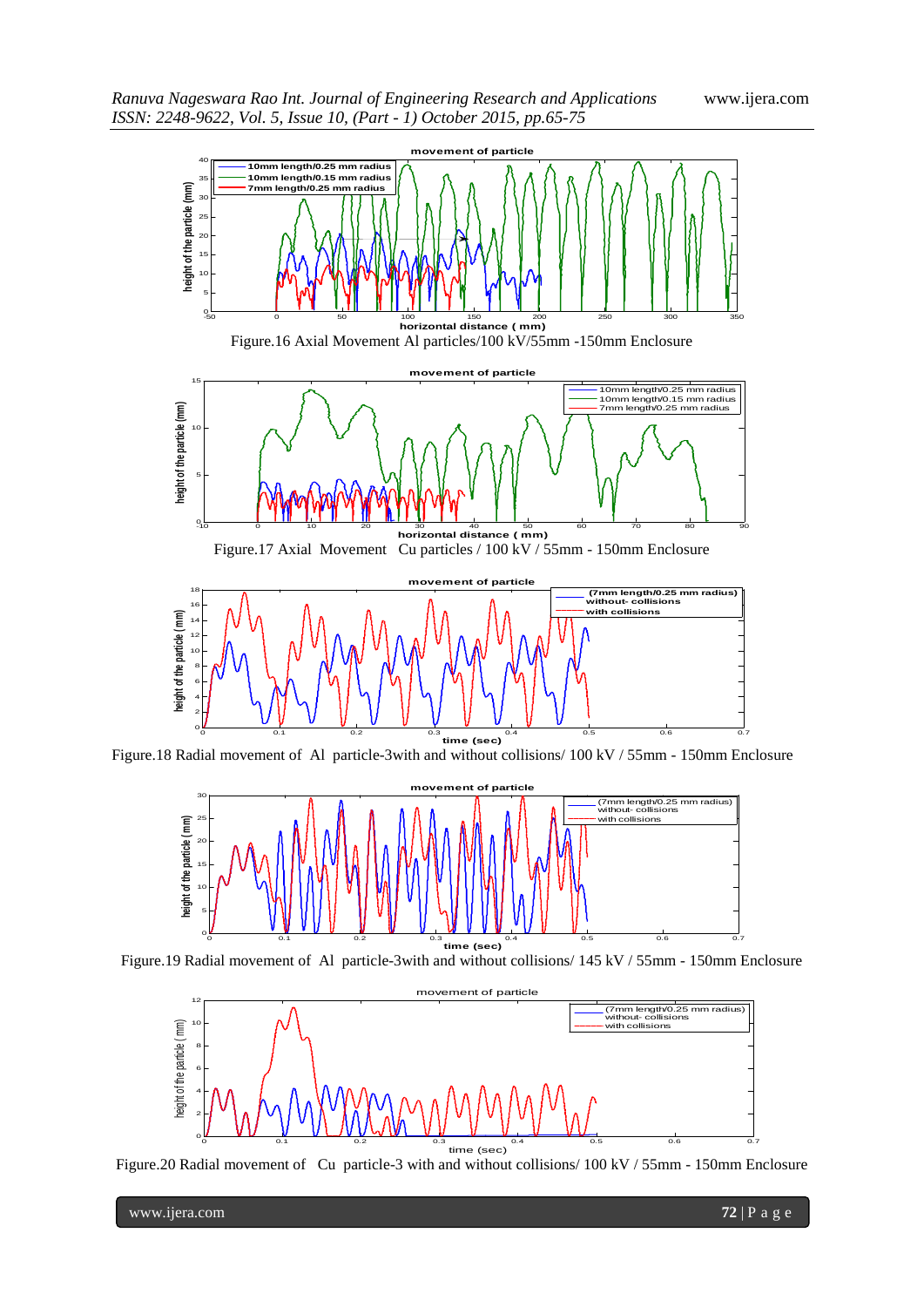

Figure.21 Radial movement of Cu particle-3 with and without collisions/ 132 kV / 55mm - 150mm Enclosure



Figure.22 Radial movement of Cu particle-3 with and without collisions/ 145kV / 55mm - 150mm Enclosure



Figure.23 Radial movement of Cu particle-3 with and without collisions/ 200kV / 55mm - 150mm Enclosure



Figure.24 Radial movement of Al particle-1 with and without collisions/ 100kV / 55mm - 150mm Enclosure





www.ijera.com **73** | P a g e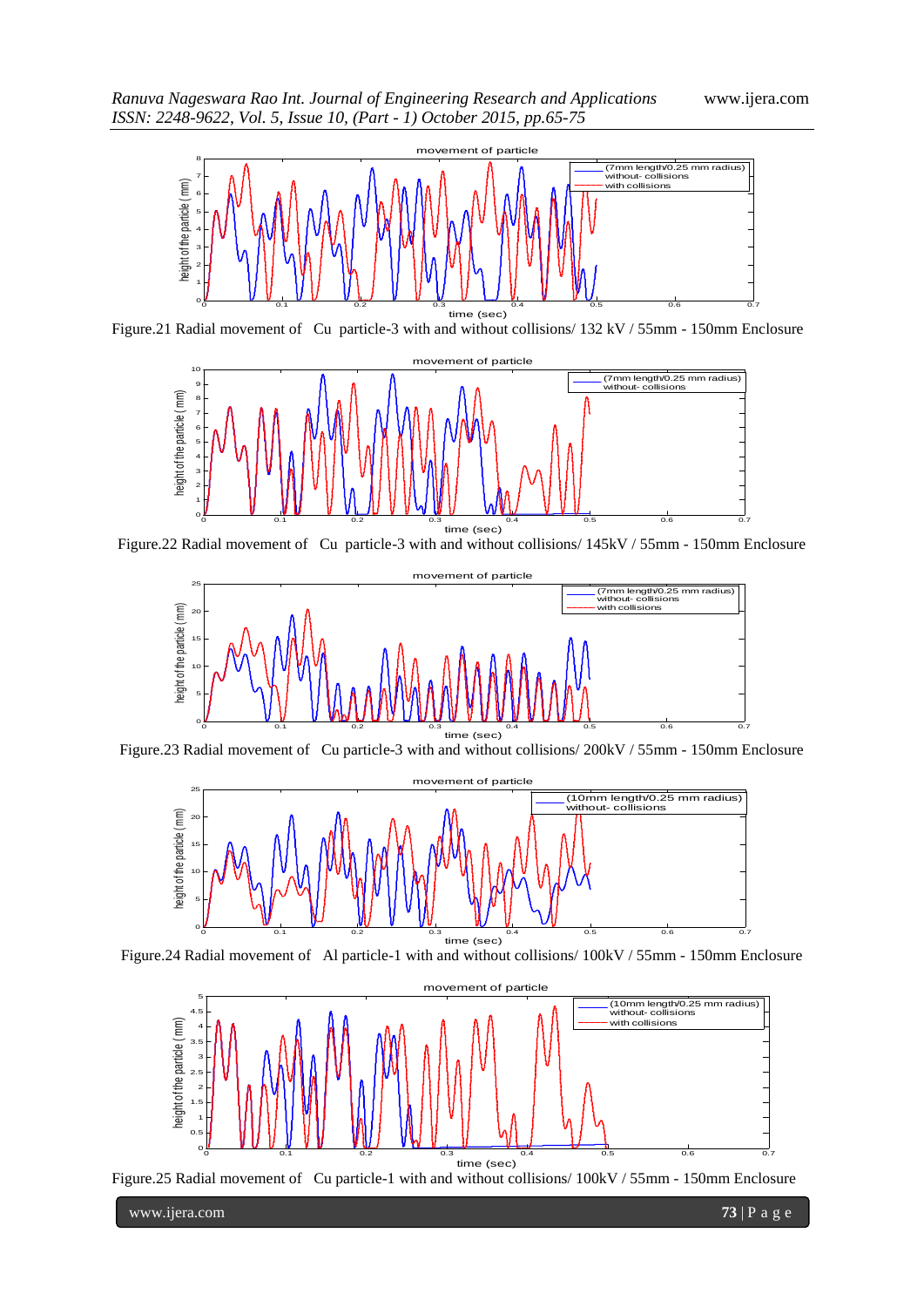In the table 3 ,the velocity of the particles just the instant after collision for different voltages is given. It is seen from the table 3 that the particles 1 and 3 are collide and their velocities are ( Blue and red colors in the plot) abruptly changes after collision. Whereas for particle 2 , no significant collisions are detected hence there is no change in the velocity of particle-2

Sample calculation for a voltage of 100 KV The velocity before collision at Tc for particle 1 (blue)  $u1 = 362.1$  mm/sec.

The velocity before collision at Tc for particle 3(blue) u2 =268.2 mm/sec.

Mass of the particle1=  $m1 = 5.3014e-006$ Mass of the particle  $3 = m2 = 3.7110e-006$ 

the velocity after collision at  $T_c$  for particle 1 and 3

$$
v_1 = \frac{u_1(m_1 - m_2) + 2m_1u_2}{m_1 + m_2}
$$
  

$$
v_2 = \frac{u_2(m_2 - m_1) + 2m_1u_1}{m_1 + m_2}
$$

 $V_1$ =284.7703 mm/sec

 $V_2$ = 378.6703 mm/sec

The movement patterns of copper and aluminum particles with collisions and without collisions ( when each particle considered separately) are compared and are shown in Figure 18 to Figure 25. It is seen that the particle 1 and particle 3 collide and there are no collisions takes place to the particle 2 (green) . The maximum radial displacements of the particles 1 and 3 are higher due to the collision of the particles . In figure 18 and 19 , aluminum particle -3 for a voltages of 100 kV and 145 kV are shown it is seen that the max height of the particles due to simultaneous movement is higher than the movement of particle when single particle alone is considered( no-collisions). From fig. 20 to 23 , movement of copper particle-3 are shown ,compared with collisions and without collisions i.e when single particle alone is considered. From fig 24 and 25 , movement of copper particle-1 and aluminum particle-1 are shown ,compared with collisions and without collisions i.e when single particle alone is considered.

#### **IV. CONCLUSION**

The Maximum radial displacements of the particles both aluminum and copper for the voltages of 100 kV 132 kV and 145 kV and 200 kV are calculated (simulated) when each particle is considered one at a time. When the three particles are simultaneously considered then three particles move and collide, their velocities after collision changes abruptly. Hence the maximum radial displacements of the particles are higher as compared to when particles are considered individually. As the density of aluminum is low hence the max heights of

the aluminum particles as compared to copper particle is high.

Hence the calculations, as described above, are performed by considering a single particle at a time as no collisions takes place, max height of the particle and chances of flash over would be low. The results obtained from the simulation show that due to collision of particle the maximum radial collision of particle the maximum radial displacements are high and lead to high flash over chances. However the collision of the particles in the gap will increase the chances of flashover.

#### **Appendix One- dimensional Collision of particles**

Consider two particles, denoted by subscripts 1 and 2. Let  $m_1$  and  $m_2$  be the masses,  $u_1$  and  $u_2$  the velocities before collision, and  $v_1$  and  $v_2$  the velocities after collision.

The conservation of the total [momentum](http://en.wikipedia.org/wiki/Momentum) demands that the total momentum before the collision is the same as the total momentum after the collision, and is expressed by the equation.

$$
m_1u_1 + m_2u_2 = m_2v_2 + m_1v_1
$$

Likewise, the conservation of the total [kinetic](http://en.wikipedia.org/wiki/Kinetic_energy)  [energy](http://en.wikipedia.org/wiki/Kinetic_energy) is expressed by the equation.

$$
\frac{m_1u_1^2}{2} + \frac{m_2u_2^2}{2} = \frac{m_1v_1^2}{2} + \frac{m_2v_2^2}{2}
$$

These equations may be solved directly to find  $v_i$  when  $u_i$  are known or vice versa. An alternative solution is to first change the frame of reference such that one of the known velocities is zero. The unknown velocities in the new frame of reference can then be determined and followed by a conversion back to the original frame of reference to reach the same result. Once one of the unknown velocities is determined, the other can be found by symmetry.

Solving these simultaneous equations for  $v_i$  we get:

$$
v_1 = \frac{u_1(m_1 - m_2) + 2m_1u_2}{m_1 + m_2}
$$
  

$$
v_2 = \frac{u_2(m_2 - m_1) + 2m_1u_1}{m_1 + m_2}
$$

#### **REFERENCES**

- [1]. L. G. Christophorou, J. K. Olthoff, R. J. Van Brunt, "*SF6 and theElectric Power Industry", IEEE Electrical Insulation Magazine,DEIS, 1997, pp. 20*
- [2]. A.H. Cookson, P.C. Bolin, H.C. Doepken, R.E. Wootton, C.M. Cooke and J.G. Trump, *"Recent Research in the United States on the Effect of Particle Contamination Reducing the Breakdown Voltage in Compressed Gas Insulated System", Int. Conf. On Large High Voltage System; Paris, 1976*.